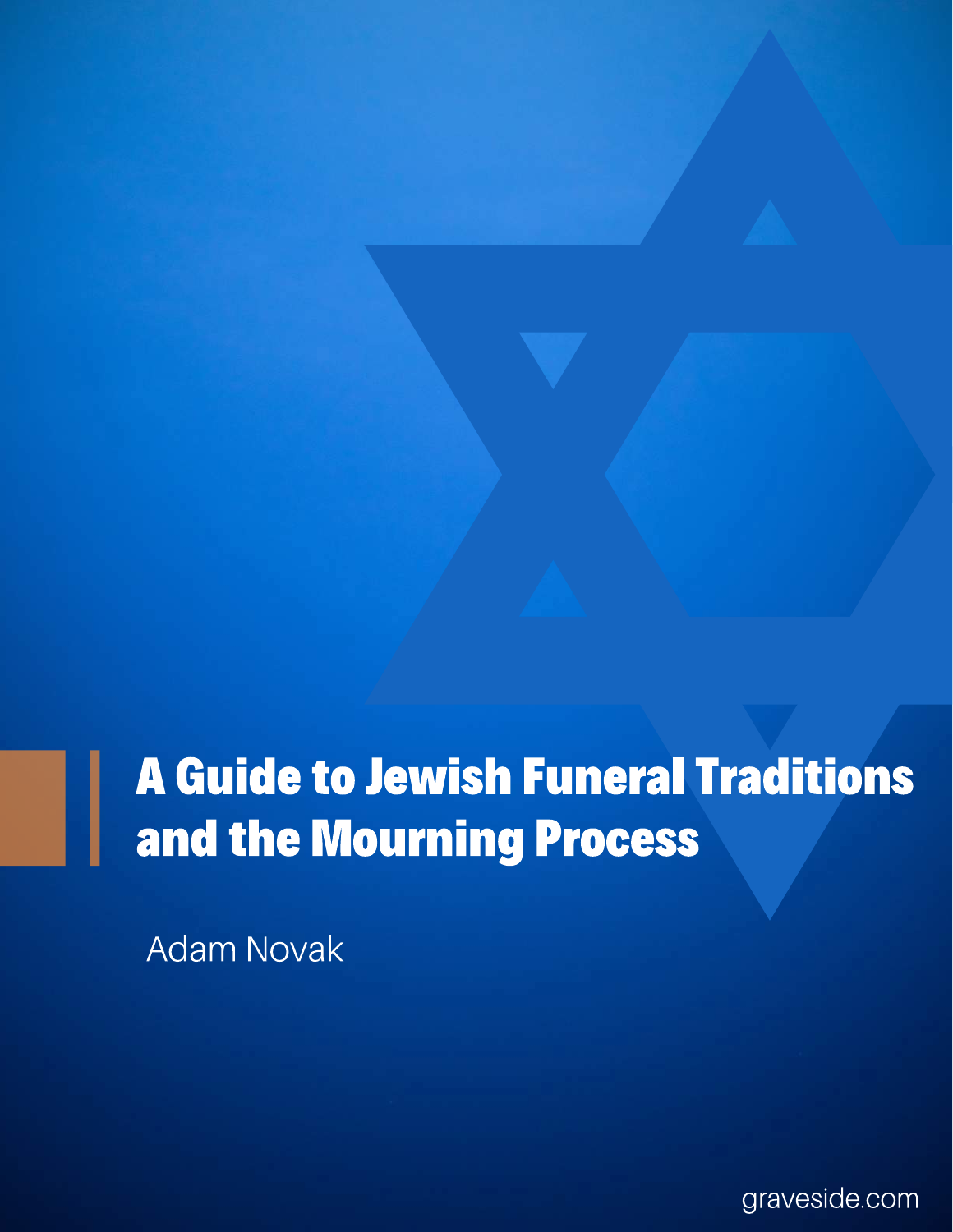# <span id="page-1-0"></span>**Table of Contents**

| @ Meaning of Jewish Funeral Page 3         |  |
|--------------------------------------------|--|
| <sup>@</sup> Religious Customs Page 4      |  |
| @ Funeral Arrangements Page 6              |  |
|                                            |  |
| The Chapel Service Page 9                  |  |
|                                            |  |
| @ Periods of MourningPage 13               |  |
| A How to Tell Children about Death Page 19 |  |
| @ Frequently Asked QuestionsPage 21        |  |
|                                            |  |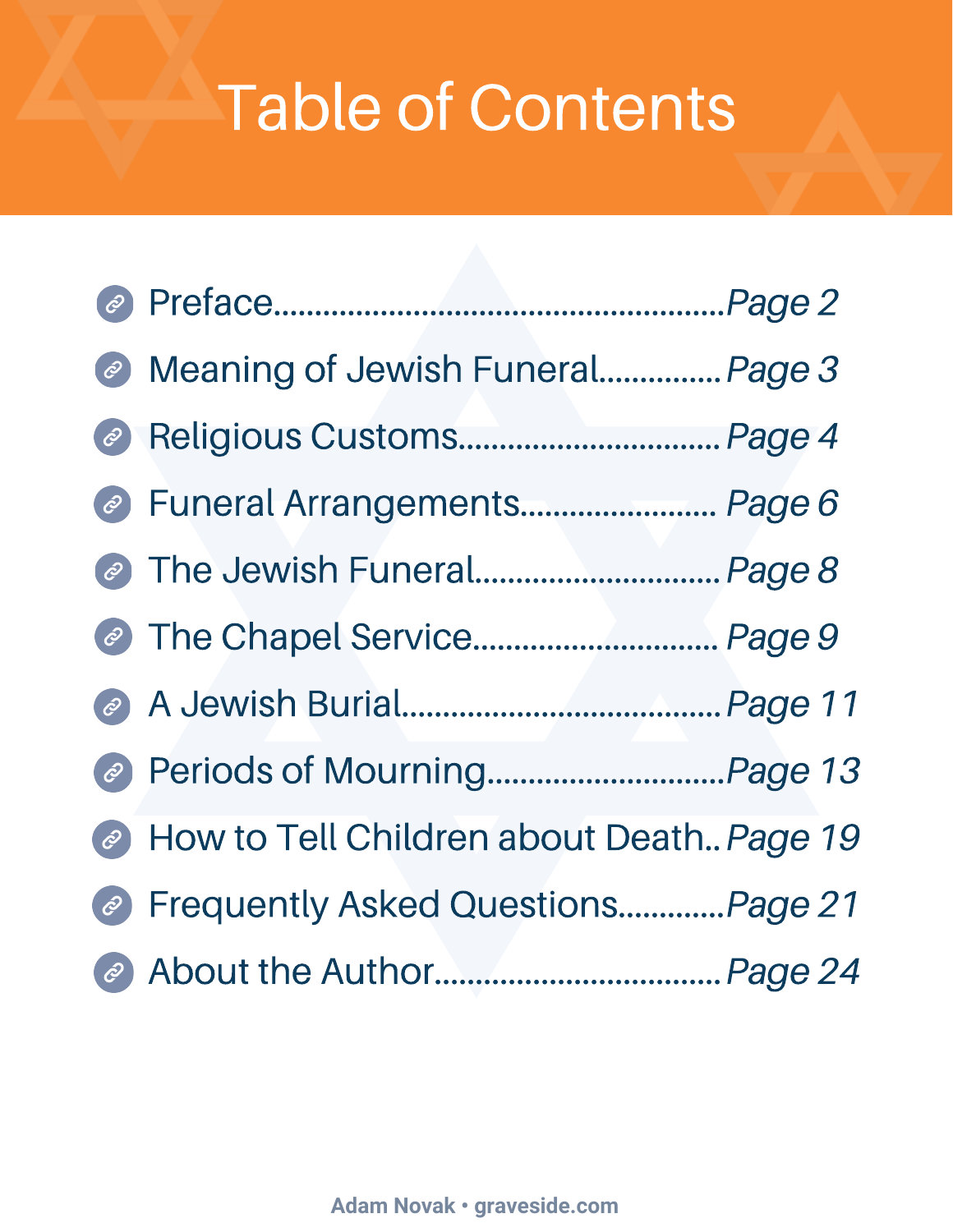## Preface

When a loved one dies, those left behind are often thrown into turmoil. Jewish mourning and funeral practices have evolved over the millennia to offer consolation to those grieving and guidance on how best to lay their loved ones to rest so that they can start healing and eventually find their way back to a normal life.

If this Guide finds you mourning a loved one, we offer our deepest sympathies. We hope that the information we share here helps ease the transition for you and gives you a better understanding of how people of Jewish faith



view death and burial. Sometimes understanding what to expect can help ease the pain of loss.

Whether you are in mourning or simply interested in what Judaism has to say about funeral and mourning practices, this guide will take you through the entire process, as well as answer some frequently asked questions. We hope by the end you will feel you have learned something and be better prepared when attending a funeral or being in the position of planning one.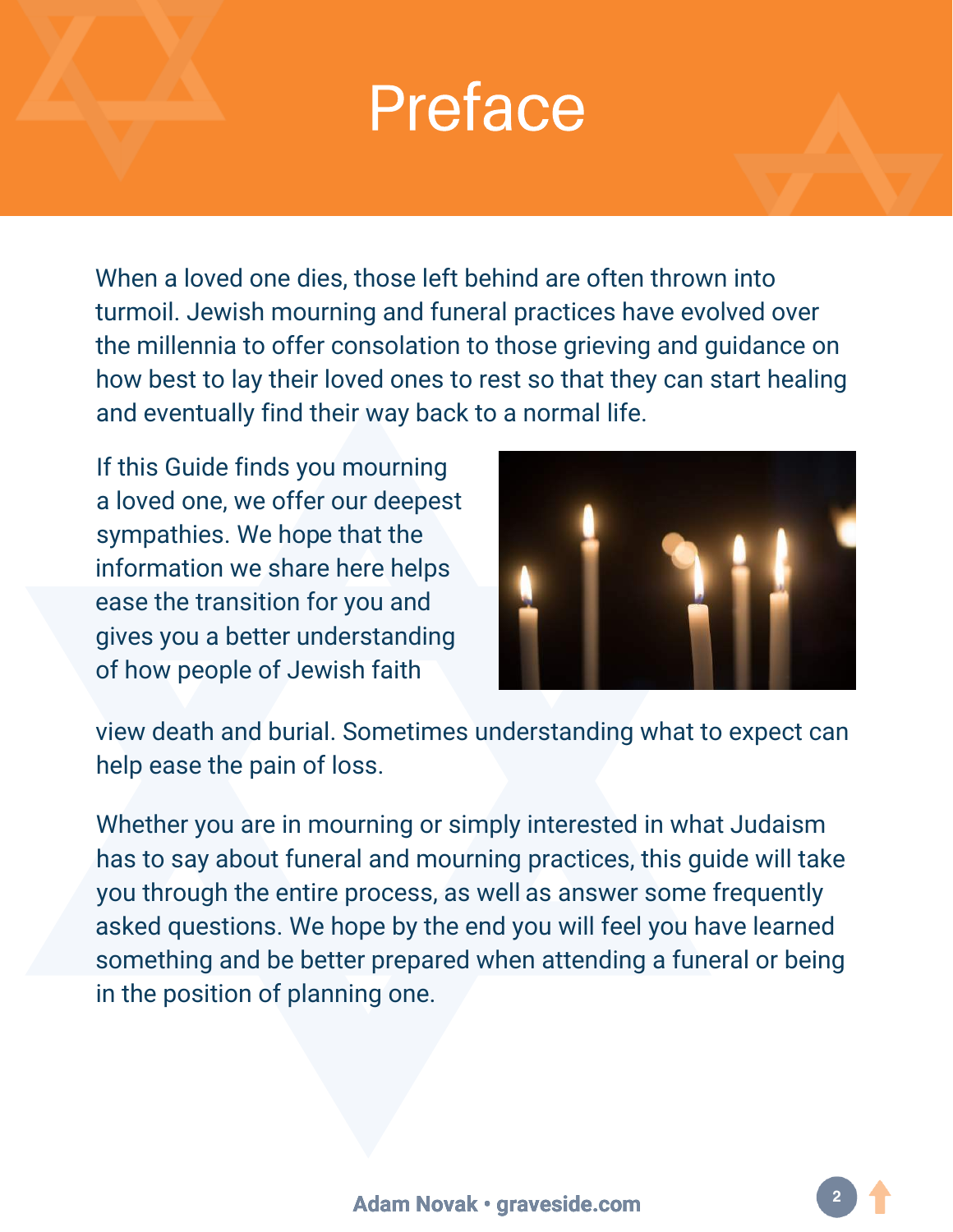## **Meaning of a Jewish Funeral**

A Jewish funeral sets itself apart from the funerals of other traditions in that they are viewed as an interactive event, where the community comes together to bury their loved one, both figuratively and literally.

As we will see, the tradition of placing earth into the grave is a symbolic rite that makes burial participatory. It is seen as a symbolic gesture akin to tucking a loved one in at night. This is also known as the "Greatest Mitzvah" because it is one that cannot be reciprocated. The deceased isn't just buried by the rabbi, though he or she plays a role. And they are not buried by the cemetery workers, though they too play a role. In a very real sense, the deceased is buried by everyone that attends the funeral. This shared mitzvah is the heart of the Jewish funeral. As Jews, we are tasked with the burial of our loved ones, and should care for each other in life, as well as in death.

For Jews, burial is an intrinsic right of the deceased. No matter whether they were friend or foe, family or stranger, criminal or saint, every person deserves a proper burial. In Jewish tradition, leaving a body unburied is considered a terrible insult to the soul of the person who has passed on. The funeral is the culmination of a life well-lived, and it must be honored.

[pg.](#page-1-0) 3

 $\overline{\phantom{a}}$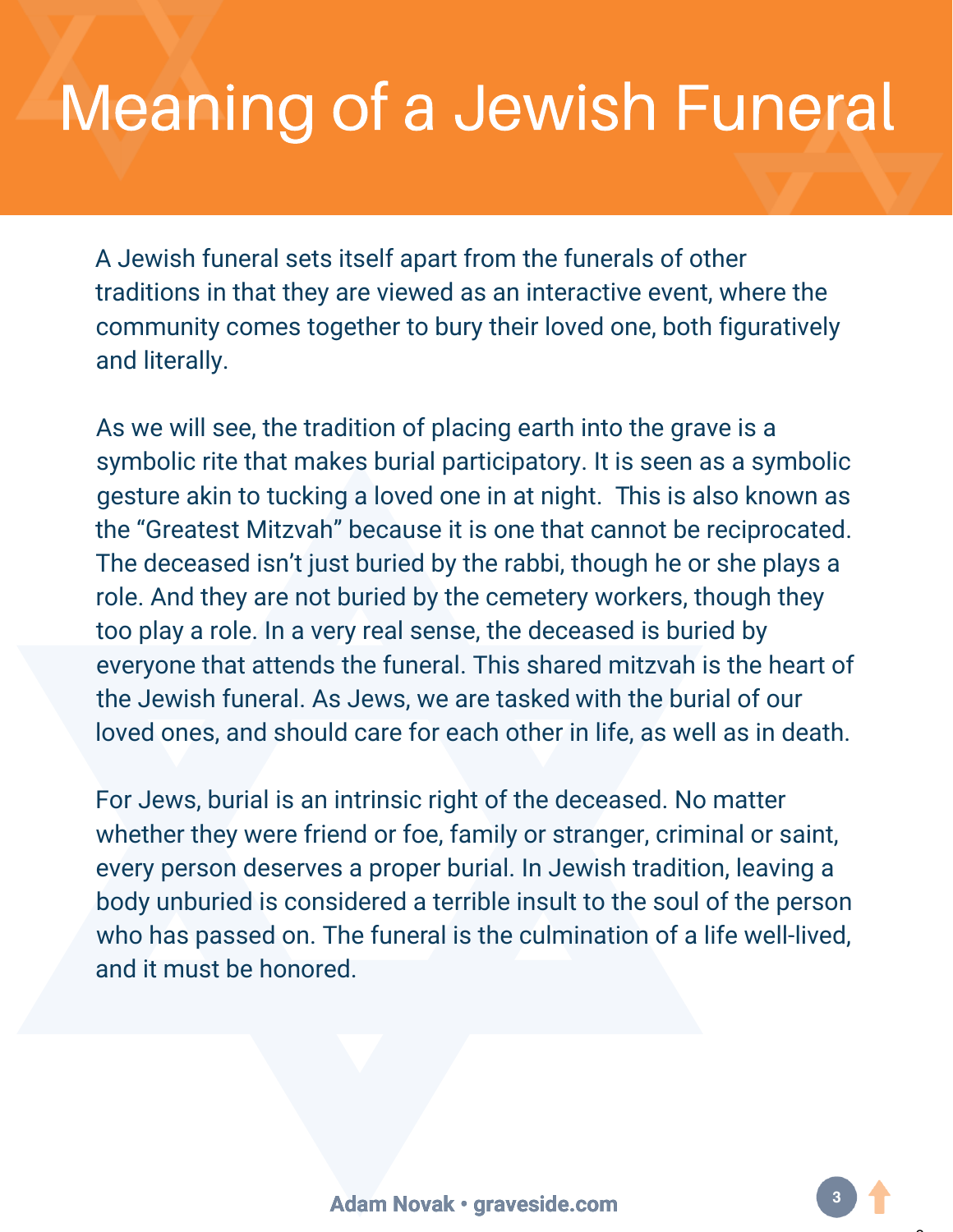## **Religious Customs**

Jewish tradition is rich with funeral customs, accrued over the entirety of Jewish history. These customs dictate how a body should be prepared, proper burial procedures, who is considered a mourner, a mourner's responsibilities, and a host of other details. Most of these will be discussed naturally throughout this book, but a few bear special mentions here.

Unlike other religious traditions, the status of "mourner" is very specifically defined under Jewish custom. This isn't to say that other people would not be in mourning, but because mourners bear certain responsibilities to the deceased under Jewish law, the term is limited to a small subset of those likely to attend the funeral.

Under Jewish custom, only first-degree family members are considered mourners. Children, parents, spouses, and siblings are included in this category. This is not meant to belittle the grief of other family members and close friends, but more to comfort those whose lineage is closest religiously. Anyone may attend the funeral, but direct mourners are afforded special considerations

It is the responsibility of the mourners to plan the funeral. While this can be difficult, it is the immediate family that is most in tune with the wishes of the deceased, and they are the people most motivated to provide a proper goodbye. Additionally, in some cases, planning the funeral can be a welcome distraction from what can be crippling grief.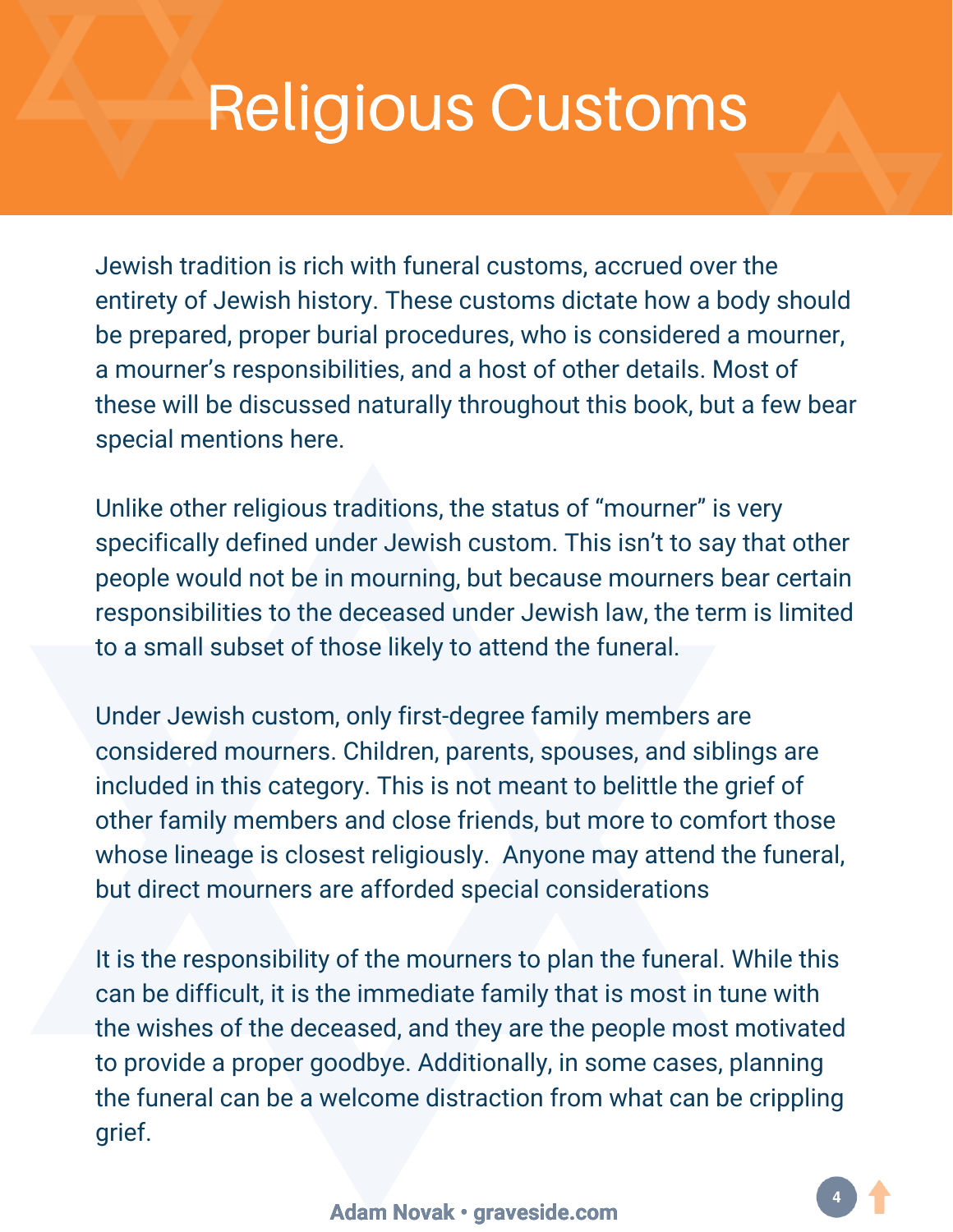## **Religious Customs**

Many of the customs surrounding funerals revolve around the proper treatment of the deceased's body. There is a ritual washing that must be observed prior to burial. Embalming is prohibited. There is a prohibition against cremation as well, as traditionally it is viewed as disrespectful to the body, which should be allowed to naturally return to the earth. While this rule has relaxed in recent times, some Jewish cemeteries still refuse to bury cremains.

It is also generally expected that Jews should be buried in Jewish cemeteries and that non-Jews are not allowed to be buried in the same area as Jews. This is also changing, and how stringently this restriction is followed depends on the by-laws of the particular grounds to be used for burial.

Flowers, a mainstay for many funeral traditions, do not play a role in Jewish funerals. Instead, those grieving are encouraged to make donations as tzedakah to a charity that was dear to the heart of the deceased. Often, charities will be suggested in the words spoken at the funeral service.

Finally, although there can be a brief visitation prior to the start of the funeral service, services are always closed casket. This is both a sign of deference to the deceased and a mercy to the mourners at the funeral.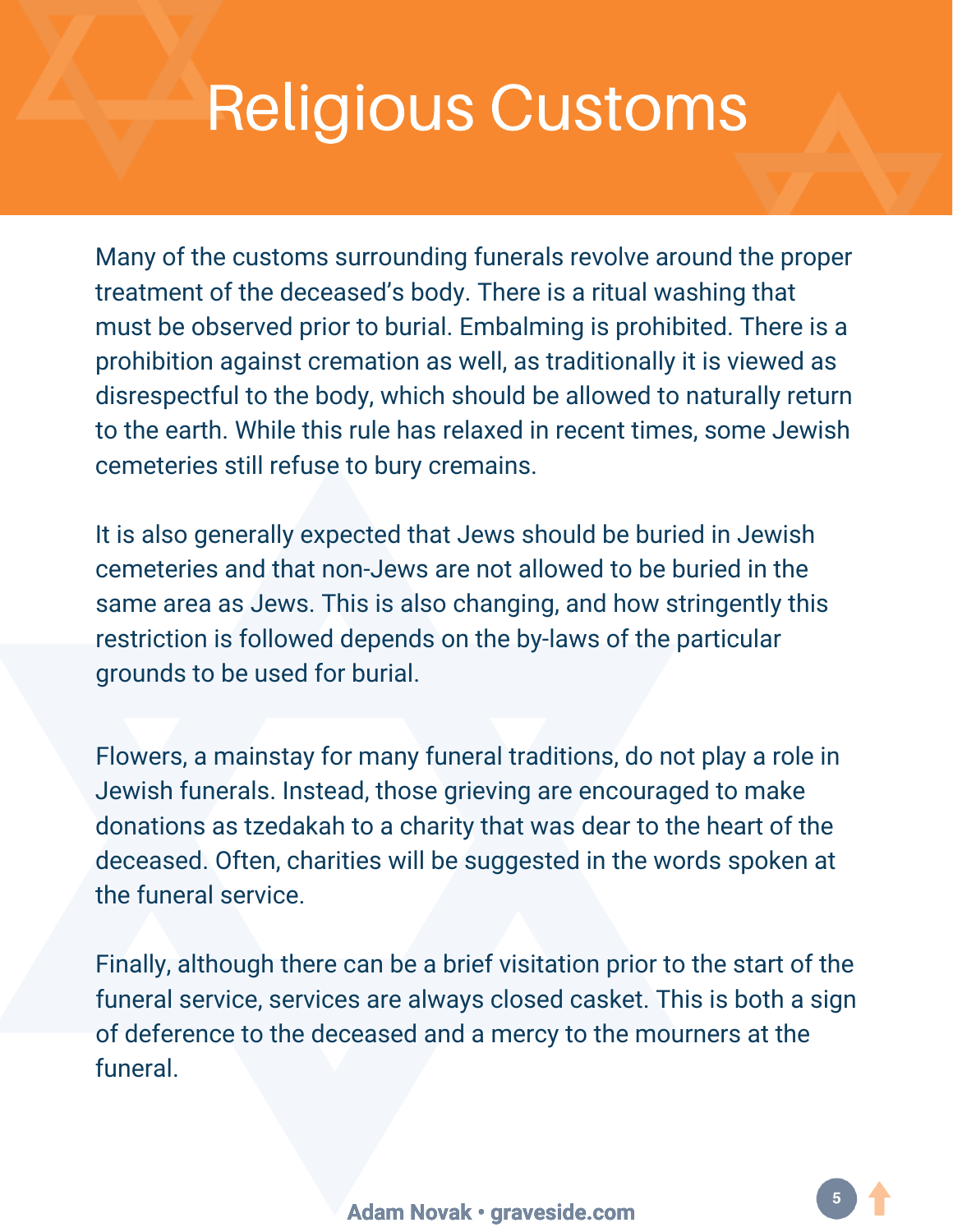### **Funeral Arrangements**

It is traditional for burial to occur as quickly as possible after death. Religiously, it is preferred for burial to occur within 24 hours if possible, but this period is often extended to allow for family members and friends to be able to take part in the funeral service.



Modern times have given way for families to spread throughout the globe, and many rabbis and spiritual leaders will share the sentiment that it is worth waiting a period of time to ensure those can attend. There are practical considerations for this in addition to symbolic reasons that we will learn about later.

Jewish custom does not allow preservation of the body, including embalming, which means burial should happen quickly to avoid decomposition. Judaism has always viewed the dead as unclean, both physically and ritualistically. It's therefore important to adhere to the timeframe and make sure burial takes place and in a timely manner.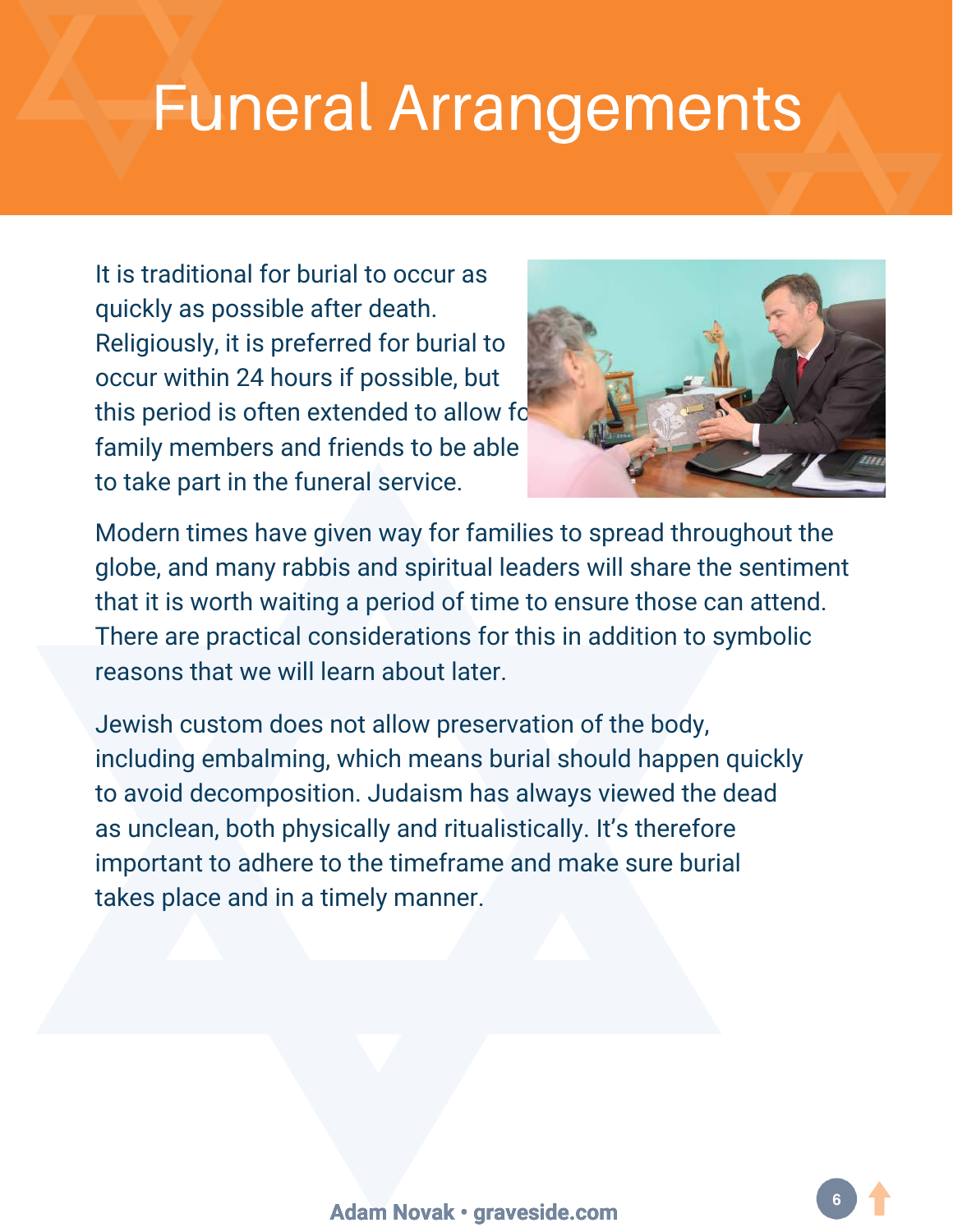## **Funeral Arrangements**

This should happen with as little extravagance as possible. Jewish tradition teaches that the burial rituals are minimalistic and modest. Tradition deems that necessary resources should not be wasted on those that can't use them. This is partly the reason for many of the prohibitions against pomp and ornate decoration.



Another consideration is pallbearers. Six can be chosen, and they all need to be old enough and strong enough to fulfill their duties. Being a pallbearer at a Jewish funeral is considered a great honor, and a selfless service to the mourners and the deceased. Anyone can be asked to fulfill this responsibility except for the mourners, who must not burden themselves with funeral details once the service has begun.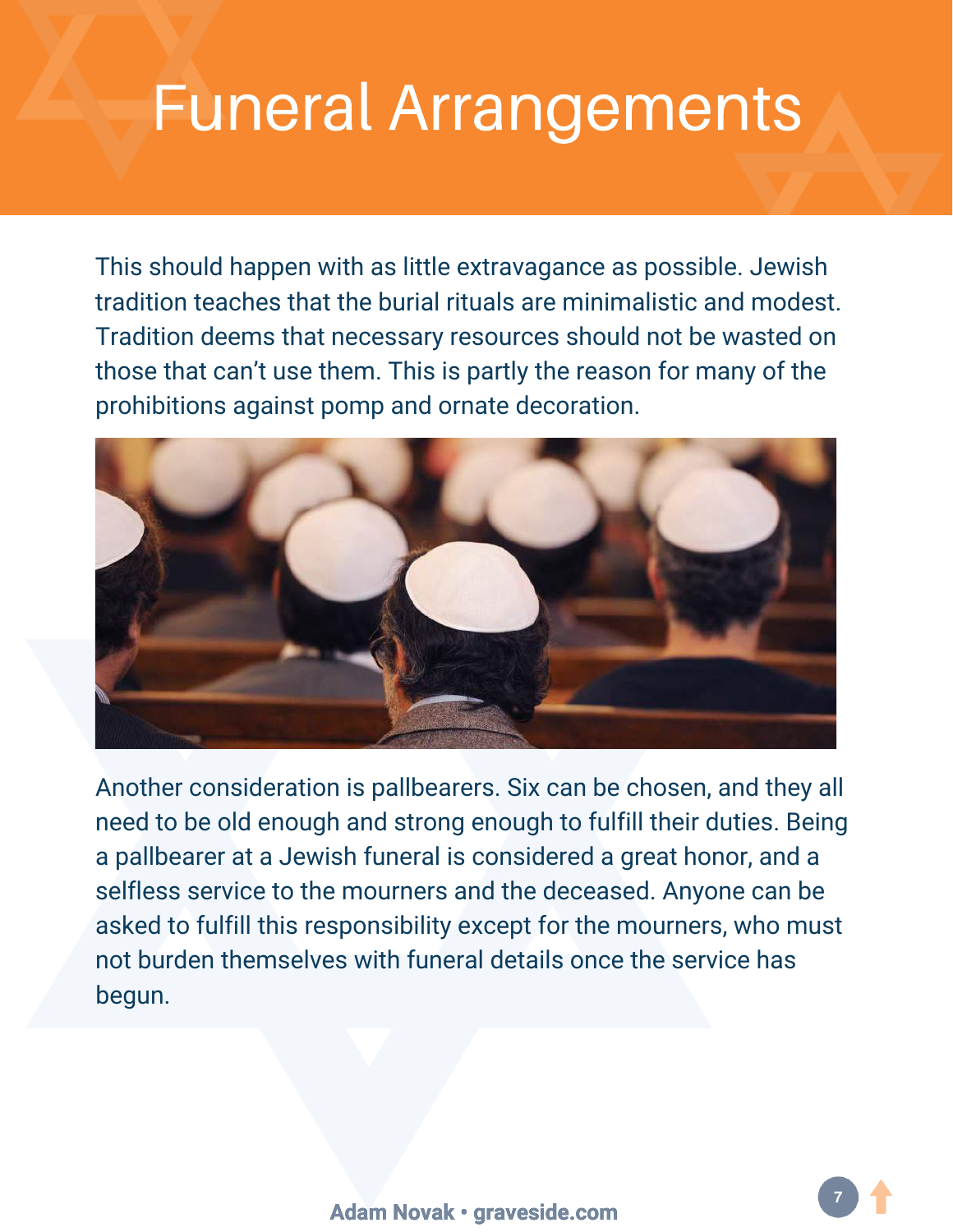# The Jewish Funeral

A Jewish funeral focuses as much upon the deceased as it does on those loved ones left behind. As with many elements of Jewish tradition, it is a study in contradiction. The funeral is the acknowledgment of a life and a means for mourners to begin coming to terms with their loss. It is significant and dignified, yet simple and uncomplicated. It is sadness laced with the hope of better things to come.

Jewish tradition puts value in simplicity. Plain wooden caskets are usually preferred. Ornate caskets are seen as stealing focus from what is most important, the people.

Also, it is important that a person who has passed away be able to biodegrade naturally, allowing the body to return to the earth. Therefore, an all wood casket is required and the reason why embalming is generally disallowed.



The body should be wrapped in a simple, white linen cloth with no extraneous adornments.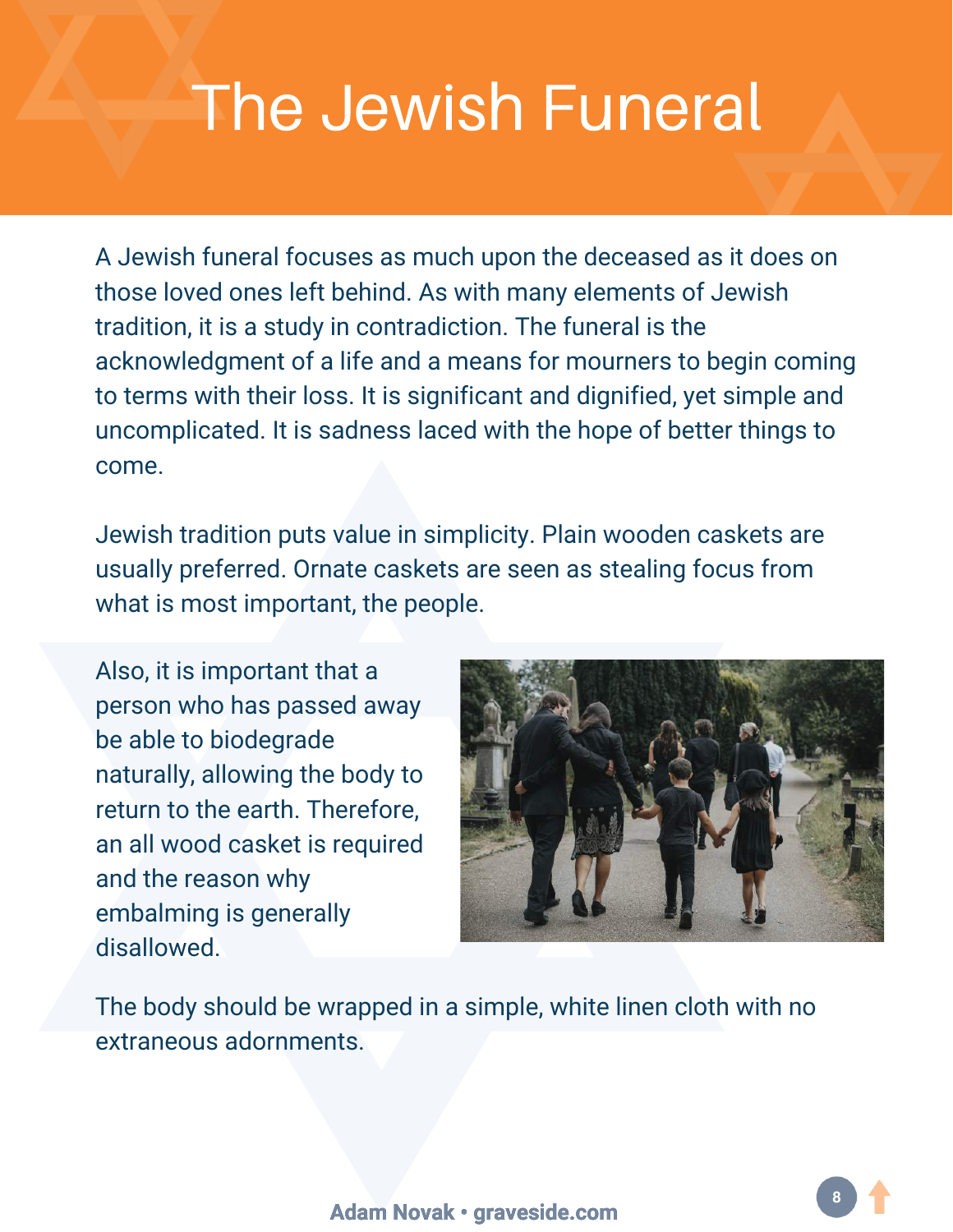## The Chapel Service

A Jewish funeral can begin in a chapel or sanctuary. Before the service, mourners may greet attendees. Attendees wait outside of the sanctuary while the mourners make their last preparations before the start of the service. Only then are those attending permitted to enter the sanctuary.



Just before the start of the service, the mourners inside the sanctuary will have a piece of black ribbon attached to their clothing. This represents a torn garment and this tearing ceremony is meant to remind mourners that the fabric of their family life has suffered an irreparable tear. The black ribbon is also a symbolic reminder to those attending that the mourners have finished taking care of the funeral arrangements and it is now the community's responsibility to take care of them. These ribbons will remain on the mourners throughout shiva, which will be discussed in greater detail later.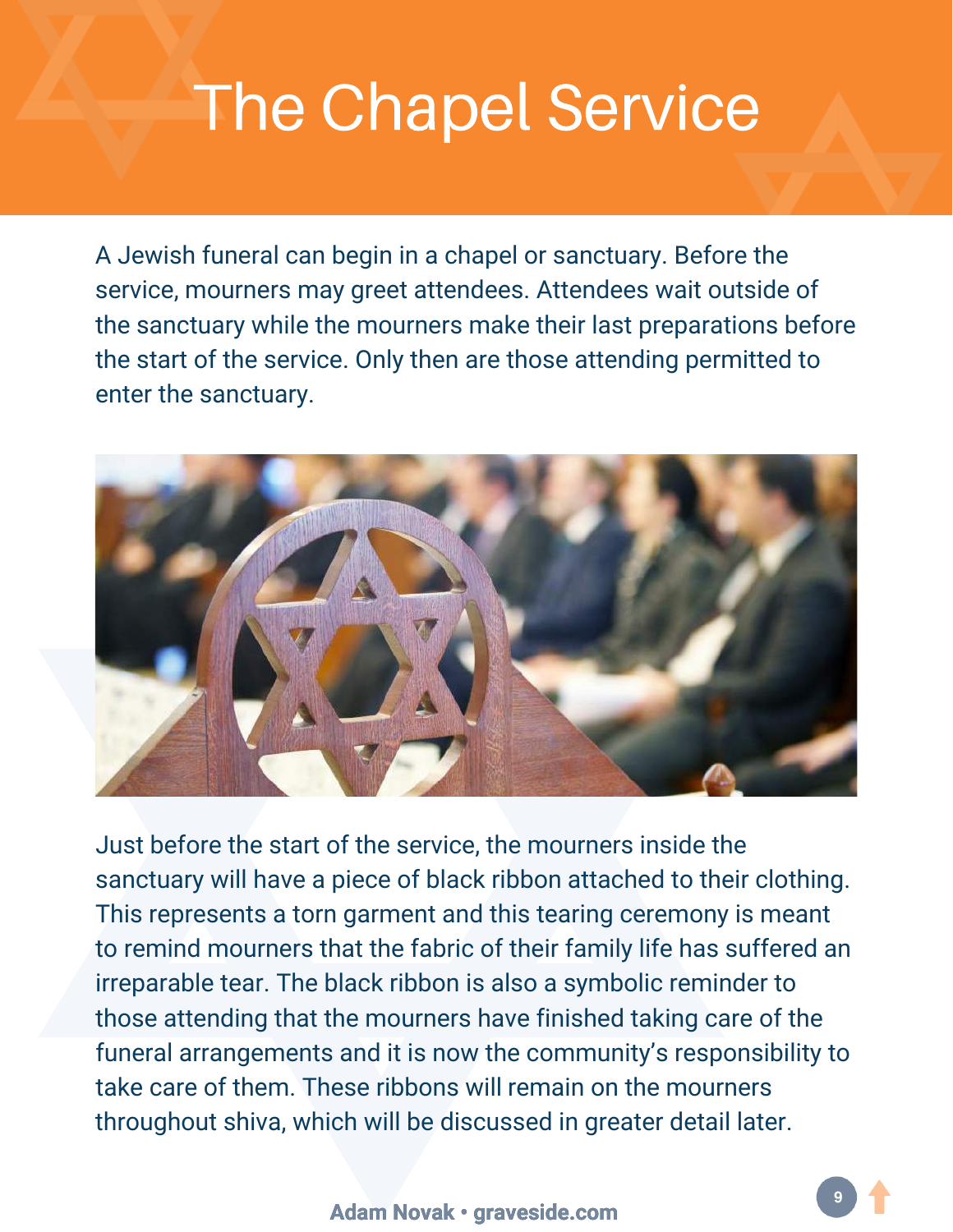## The Chapel Service

Once all the attendees have entered the sanctuary and found their seats, the mourners will enter, sitting in the reserved front row.

After opening prayers are read, which often include sections from the Psalms, the eulogy begins. This occupies the lion's share of the sanctuary service, and it differs somewhat from eulogies found in other religious traditions.

In a Jewish eulogy, the rabbi will commonly take stories provided by the mourners and use these to paint a compelling portrait of the deceased that captures the essence of who they were to the people that loved them. This is then used to relate valuable life-lessons that are inspired by Jewish tradition and the life of the deceased.

Along with this eulogy, loved ones are welcome to come up and speak from their heart about the person that has passed. Having the opportunity to reflect in public on what made the deceased so special to each mourner is often an important part of the grieving process in the Jewish tradition.

After closing prayers, the pallbearers recess from the sanctuary with the casket, the mourners exit the sanctuary, removing themselves from the attendees again to wait for the funeral procession. They are then followed by the attendees, after which everyone follows one another in a funeral procession, either on foot or by car, to the gravesite. Accompanying the body to its final resting place is considered a high mitzvah in Jewish tradition.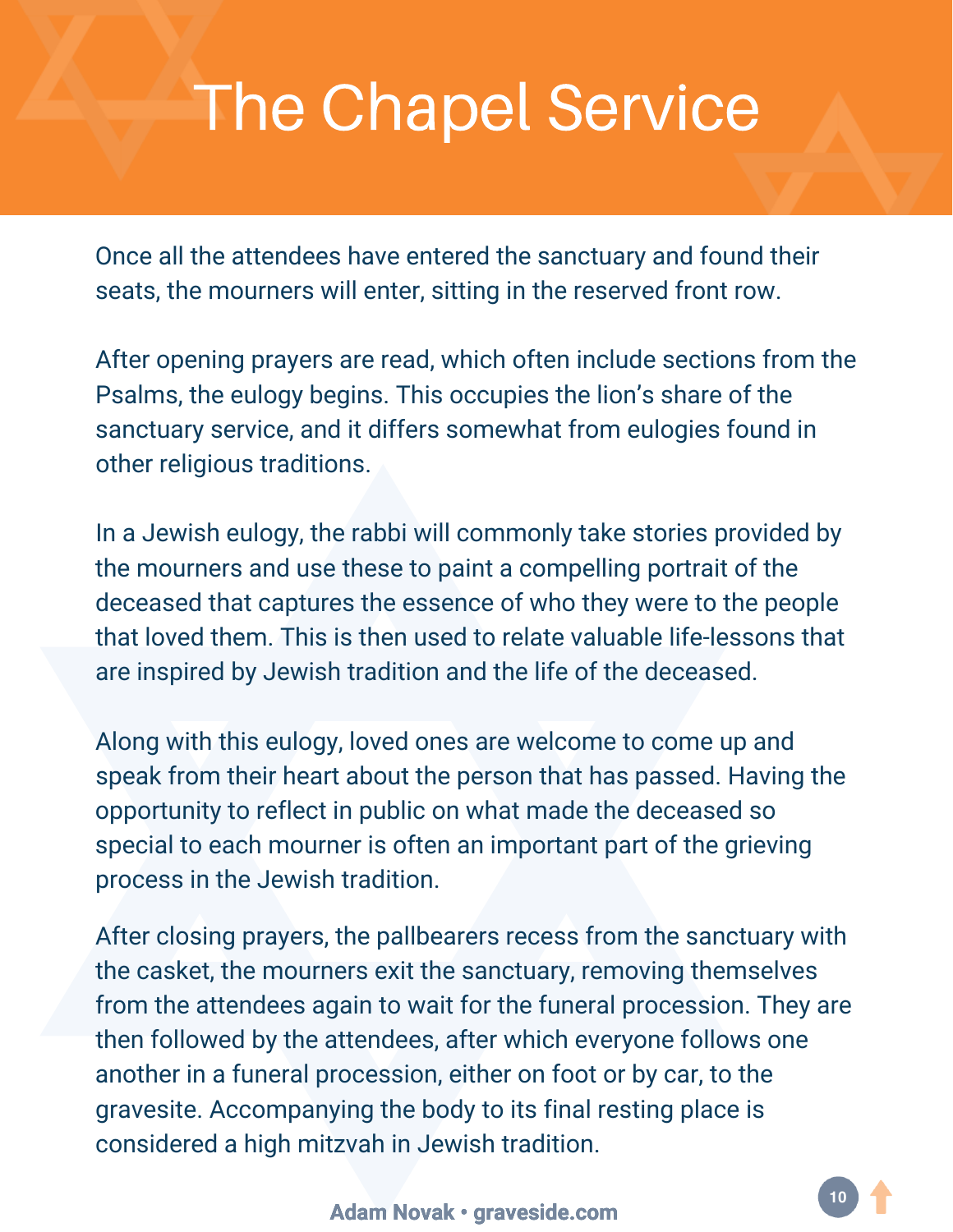### **A Jewish Burial**

The graveside portion of a Jewish funeral service is generally even shorter than the sanctuary portion. The reason for the brevity of Jewish funerals is twofold.



Tradition holds that a soul cannot return to heaven until the body it inhabited has been laid to rest. Until then it remains in a state of limbo. Therefore, as a service to the deceased's soul, funeral burials are not belabored and held as quickly after death as possible.

But there's a practical reason for the brevity of the service as well. The pain of a funeral can be overwhelming for many mourners, and while the service helps in the mourning process, rendering it unnecessarily long may have negative effect, extending the difficulty of saying goodbye. And so, services are kept relatively brief.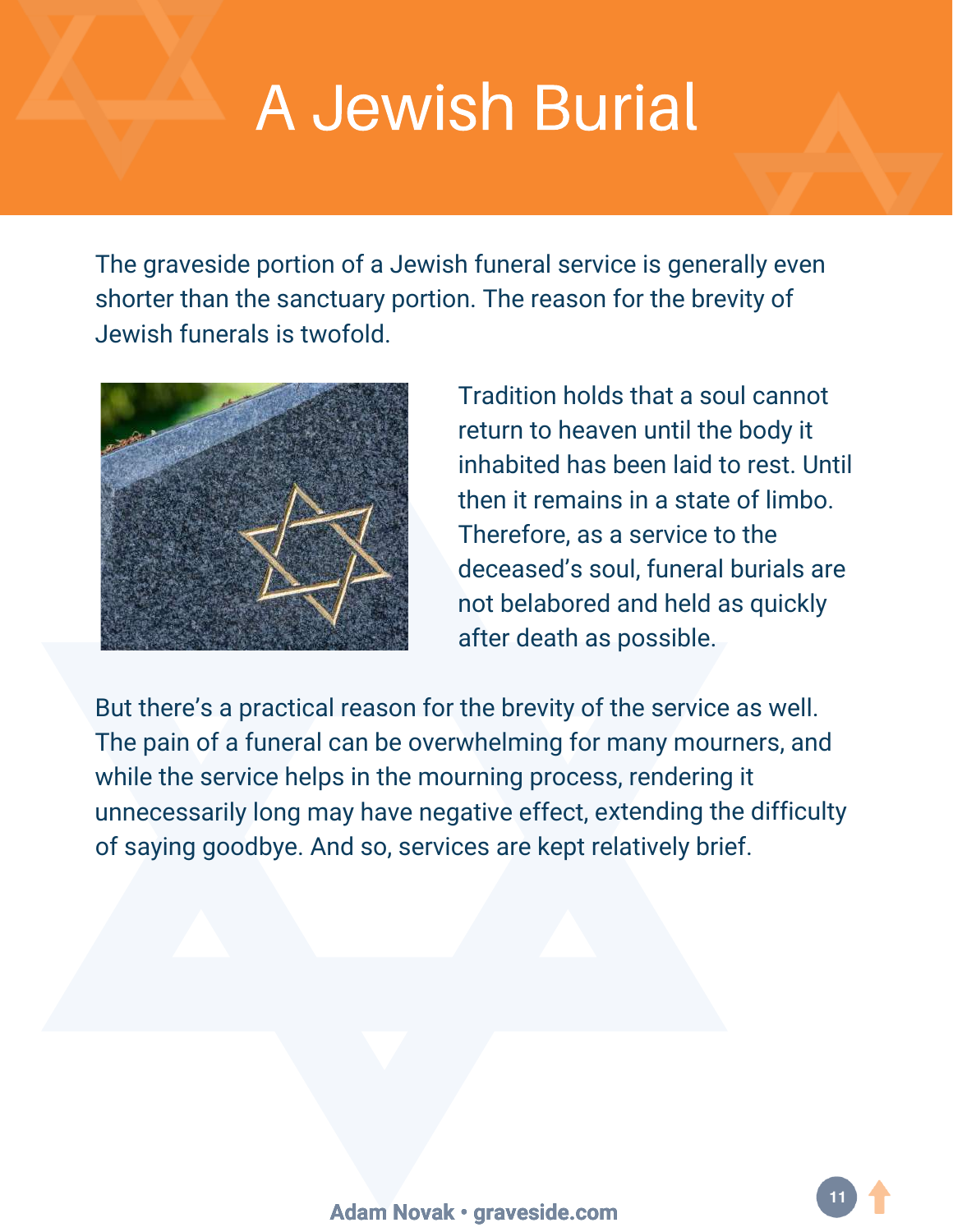### **A Jewish Burial**

Once the funeral procession arrives, all the attendees will take their places, and then the pallbearers will carry the casket to the grave. Prayers are recited and the casket is slowly lowered into the ground.

Everyone in attendance then recites the mourner's Kaddish. This is traditionally done graveside for the first time and then is recited by the mourners once a day throughout their ritual mourning period, which lasts roughly 37 days or a full year if mourning a parent. We will delve into this in more depth in the next section. The Kaddish is then recited one final time at the anniversary of death.

The most impactful moment of a Jewish burial is the conclusion, when the mourners, and then each person in attendance is permitted to toss a handful or shovelful of earth onto the casket. Similar accompanying the body to the gravesite, throwing earth down into the grave is considered a high mitzvah. It's a sign of respect to the departed, and a final statement of love. As a shared act among all those in attendance, it helps with closure, providing a moment to say goodbye, and exists as a final gift to the deceased.

This concludes the burial service. Attendees will accompany the mourners back to the house where shiva is to be observed to comfort the grieving and provide a needed sense of community. Traditionally, shiva will be held in the home of one of the mourners and will be discussed more in depth later in this guide.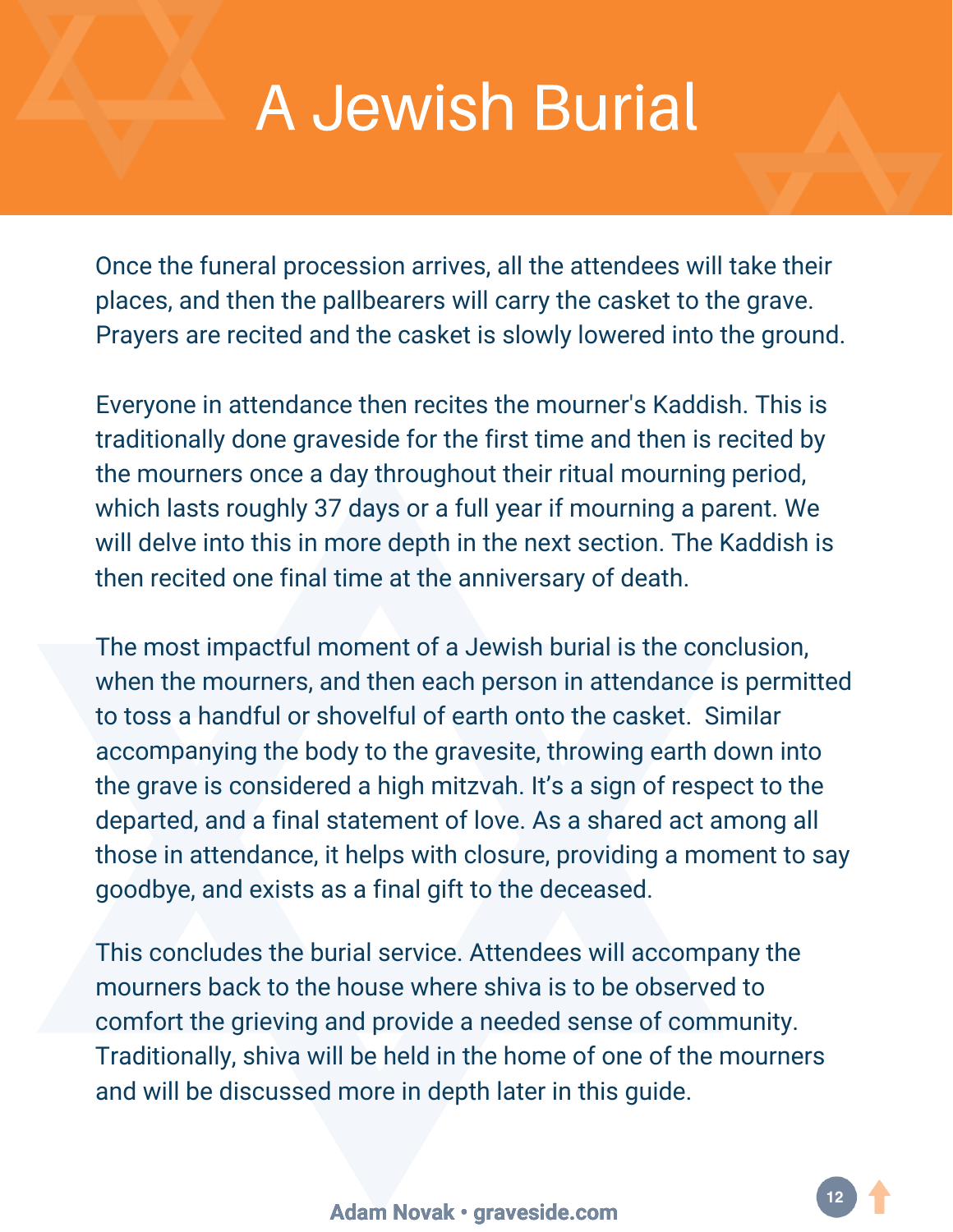Mourning in the Jewish tradition is highly ritualized. This system has evolved over the centuries as a way to place limits on mourning. This is important because as much as we want to remember those we have lost, we also eventually need to give ourselves permission to move on.

This can be difficult for many, as the relinquishing of grief can be tied up with feelings of terrible guilt. By ritualistically defining discrete periods for the mourning process, grieving parties know when they can mourn, and when they are allowed to finally let go.

Mourning is divided into two main periods, *Aninut* and *Avelut*, the latter of which is itself divided into a number of periods.

### *Aninut*

Aninut, or "intense grieving," is the period between death and the conclusion of the burial. This short interval assumes mourners will be overcome with grief and provides a temporary exemption from certain religious obligations to which the observant must normally adhere.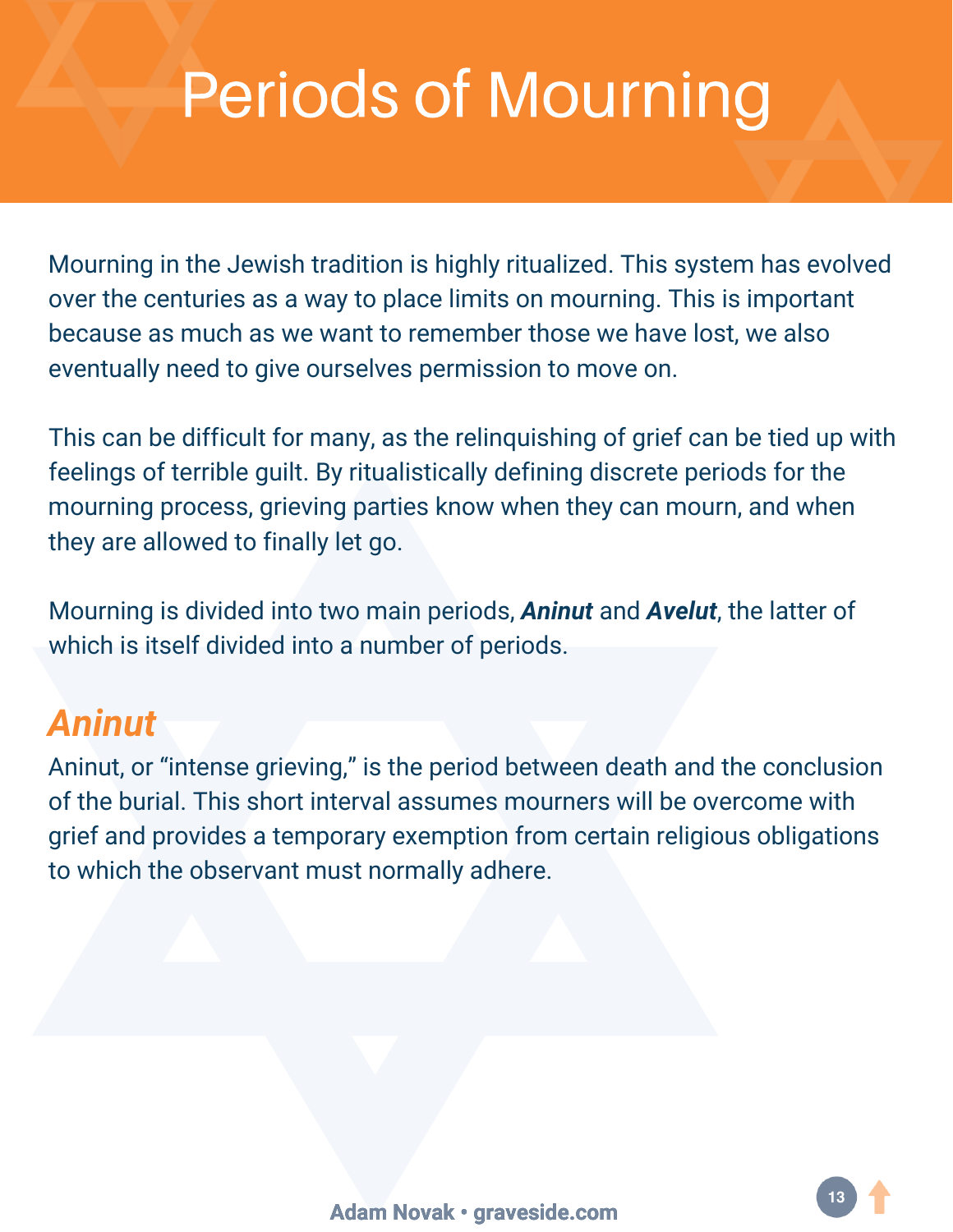### *Avelut*

Avelut, or "mourning," follows directly after Aninut. During Avelut, tradition holds that mourners should not listen to music or attend festive occasions like parties, weddings, or bar/bat mitzvahs, unless absolutely necessary. Avelut is a period of mourning, and it should be respected as such. This is important for the mourner because once the traditional mourning periods are complete, mourning officially ends, so it's important for them to let themselves feel what they need while tradition allows.



Of course, you will still grieve for your loved one after mourning officially ends, and this is to be expected. However, observing defined mourning periods allows you to get back to normal life while still maintaining the memory of a lost loved one.

#### **Adam Novak • [graveside.com](https://www.graveside.com/)**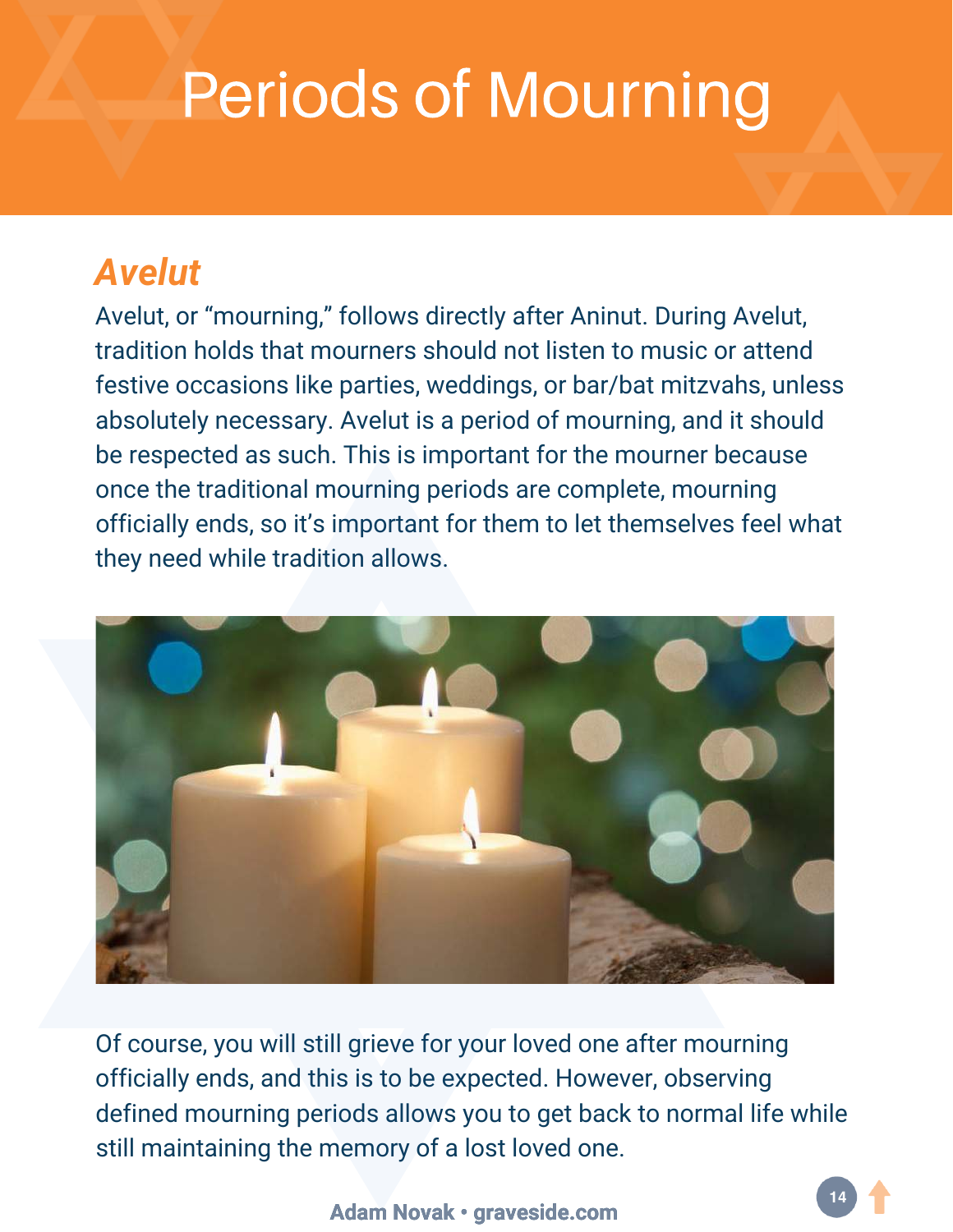### *Shiva*

Referred to colloquially as "sitting shiva", shiva is the first part of Avelut and lasts seven days. During this time the immediate family, the traditional mourners, stay in their home to receive guests. They are expected to focus on nothing but the mourning process and should not allow themselves to be distracted by external considerations.

As such, there are prohibitions against self-care generally. Beautification of the mourner and their surroundings is considered a triviality to be ignored. Mirrors in the home are traditionally covered, as vanity is considered antithetical to the mourning process.

Other restrictions on mourners include a cessation of sexual activities and other forms of entertainment and diversion. If possible, mourners should not return to work until after the seven days of shiva have completed. It is important for mourners to fully step out of their normal lives so that they can focus all of their energies on grieving and dealing with their loss.

Shiva starts directly following the burial and commences with a ceremonial meal with funeral attendees back at the home where shiva will be observed. Eggs are commonly included in the meal, as they are a symbol of life. Wine and meats, on the other hand, commonly held as joyful foods, are forbidden.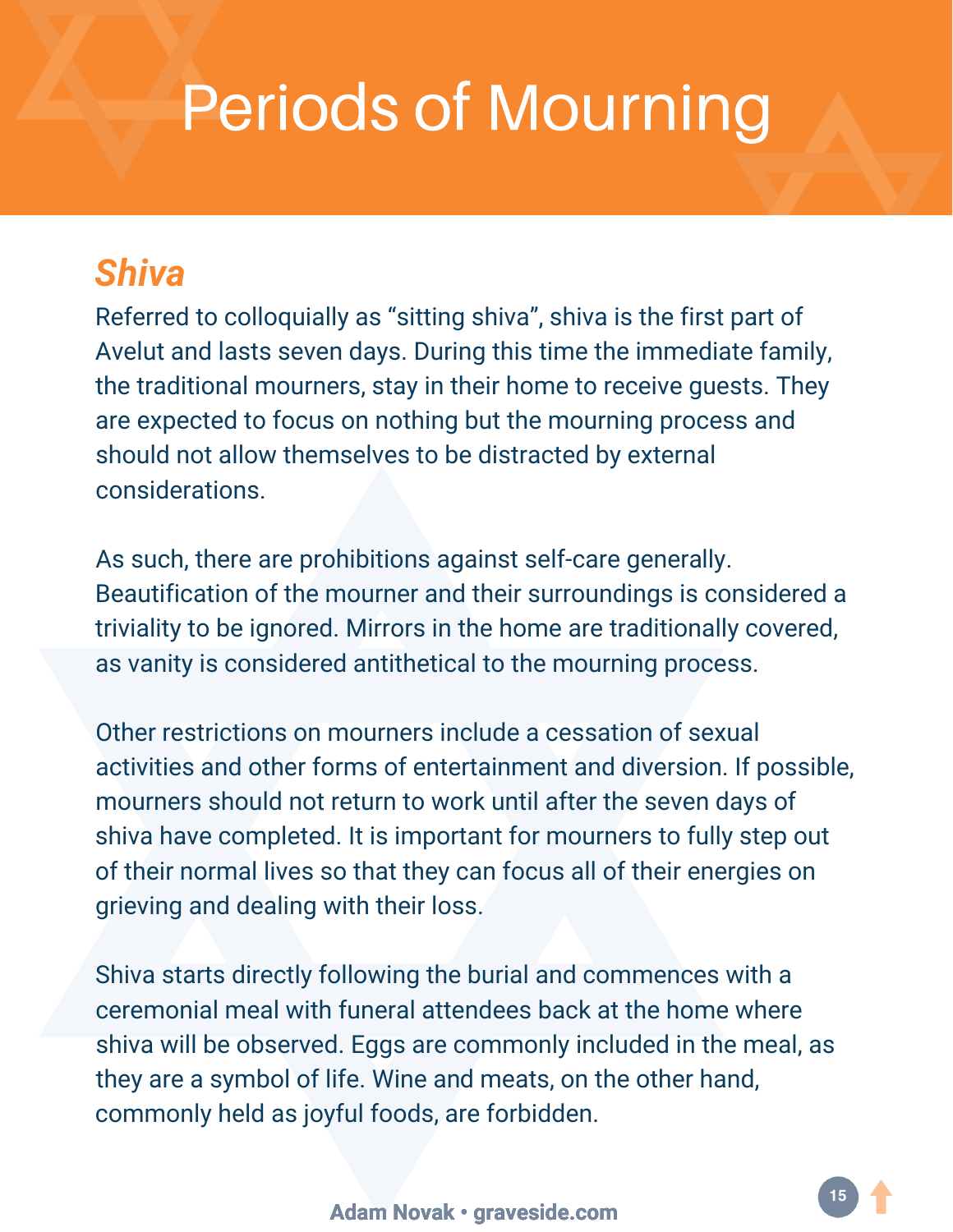During shiva, friends and family are encouraged to make "shiva calls," dropping by during certain predefined periods throughout the day to offer words of consolation, and to spend time with their griefstricken loved ones. Visitors will commonly bring food to those in mourning and help out with household chores so that those sitting shiva do not have to be distracted by cooking and cleaning.

### *Shloshim*

Shloshim is the Hebrew word for 30, and it is the section of Avelut that picks up when the seven days of shiva have concluded. After shiva is completed, mourners are permitted to return to their normal routines. However, during Shloshim men are forbidden to cut their hair or shave their beards, and all mourners are expected to avoid festive occasions or engage in joyful activities, such as dancing or listening to music.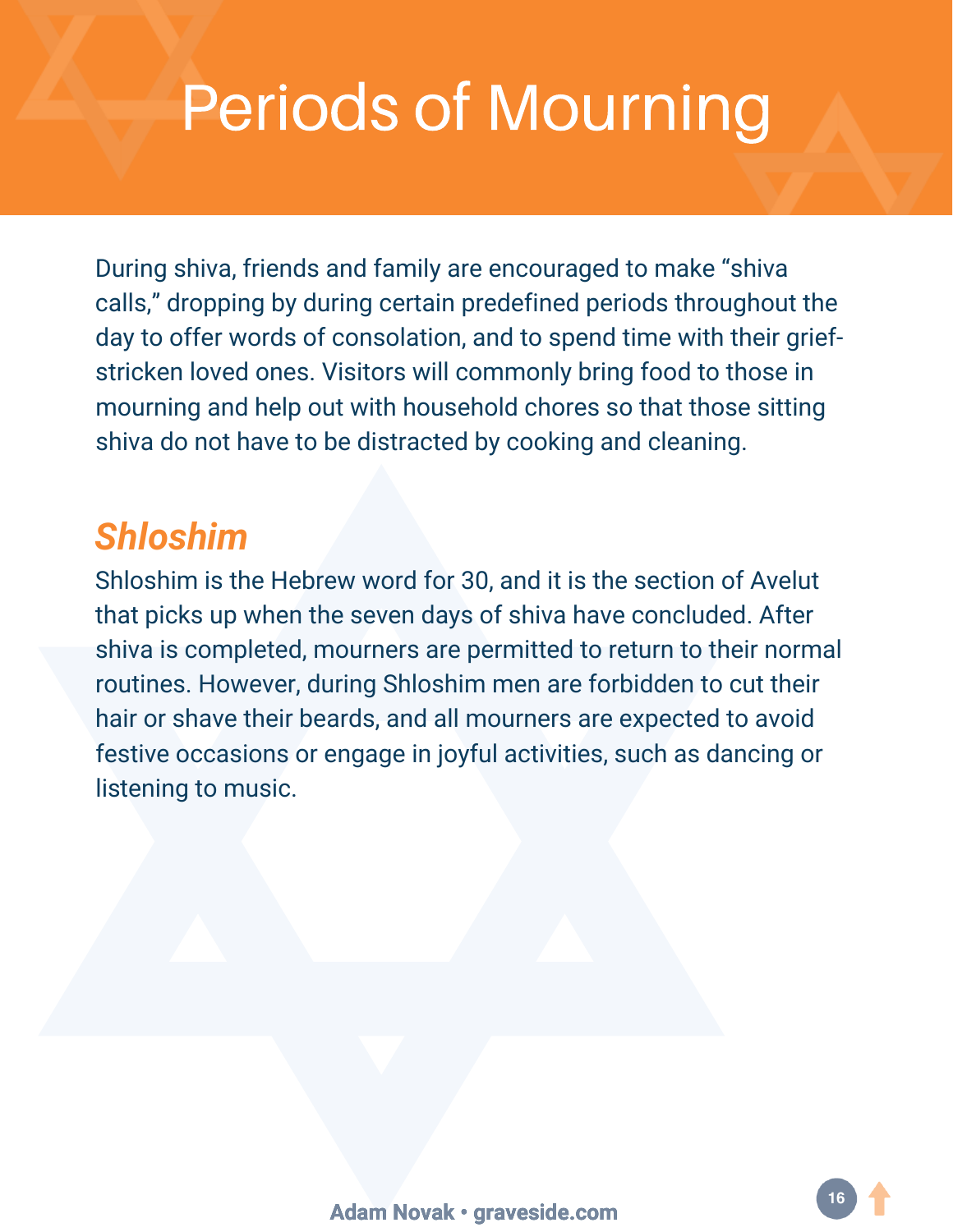### *Shneim Asar Chodesh*

The end of Shloshim marks the completion of the ritualistic mourning period. However, for those mourning a parent, the prohibitions observed during shloshim extend for an additional eleven months, which comprises Shneim Asar Chodesh. Mourners should also recite a daily Kaddish during this period.

### *Headstone Unveiling*

Jewish traditions vary regionally on when the headstone should be unveiled at the grave. A few will add the headstone within a week or two. In Israel, it is common to unveil the headstone after Shloshim. But in the United States, because of regional weather and cemetery stipulations, it is most common to wait until the first anniversary of the person's passing and hold an unveiling ceremony graveside. The process in which a stone is created can take upwards of 6 months, so although the unveiling can be done later, the planning for the stone should commence after the Shloshim mourning period.

This is a much more joyful occasion than the funeral and is considered a celebration of their life. It is also commonly the moment where those grieving can let go and move on with their lives.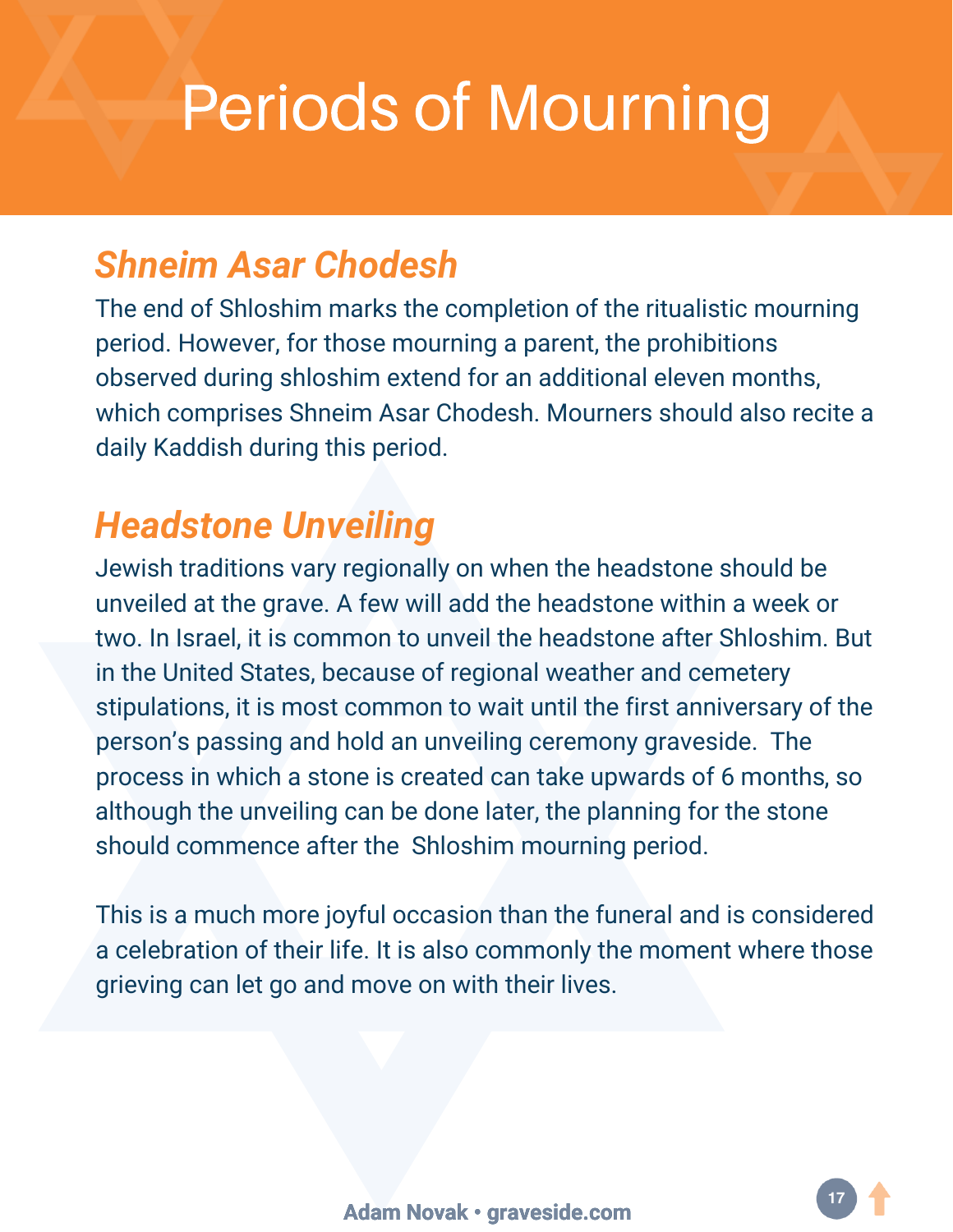The headstone is set in place prior to the unveiling ceremony but remains covered with a cloth until the very end, when the cloth is removed, and all attendees get their first glimpse of the completed monument.

### *Yahrzeit*

As a final act of remembrance, each year on the anniversary of the loved one's death, yahrzeit is observed. The mourner's Kaddish is recited in memory of the departed and money is commonly donated to charity in their name. Many traditions also allow the lighting of a yahrzeit candle in the person's honor. This candle burns for roughly 24 hours, and its snuffing signifies the end of that year's yahrzeit.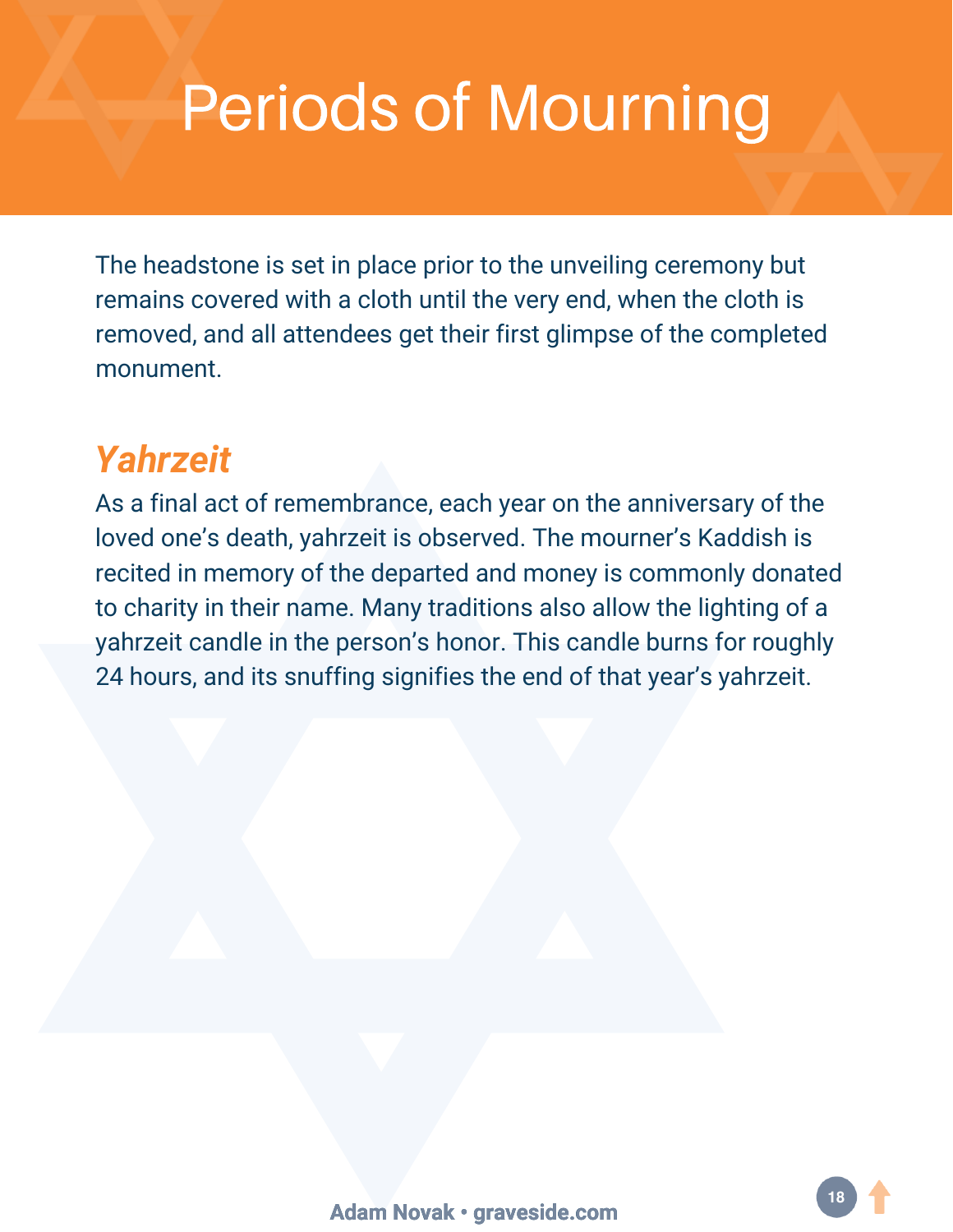### **How To Tell Children About Death**

Explaining death to young children can be difficult. Parents are often worried about saying the wrong thing or unnecessarily scaring their children. However, being open and honest is the best way to deal with such a difficult situation. Let your child ask whatever questions they may have and then answer them as honestly as possible.



Certainly, if a close loved one has passed away, a conversation about death is necessary, but it is often good to start talking about death as soon as a child is old enough to understand the concept. If your child understands that it is okay to talk about death, they will be more likely to ask questions. The more death is treated as a natural part of life, the less fearful they will be.

It is important for children to understand the finality of death. When talking to them about it, you should impress on them the difference between death and sleep. You will awaken from sleep, but you cannot return from death. This seems cruel, but Jewish tradition holds that it is worse to allow false hope. It might seem a mercy to tell your child that their loved one has "gone away for a while" but that plants the idea that maybe one day they will return, and this simply will not happen. It is better that the child understands that the person they loved will not be coming back.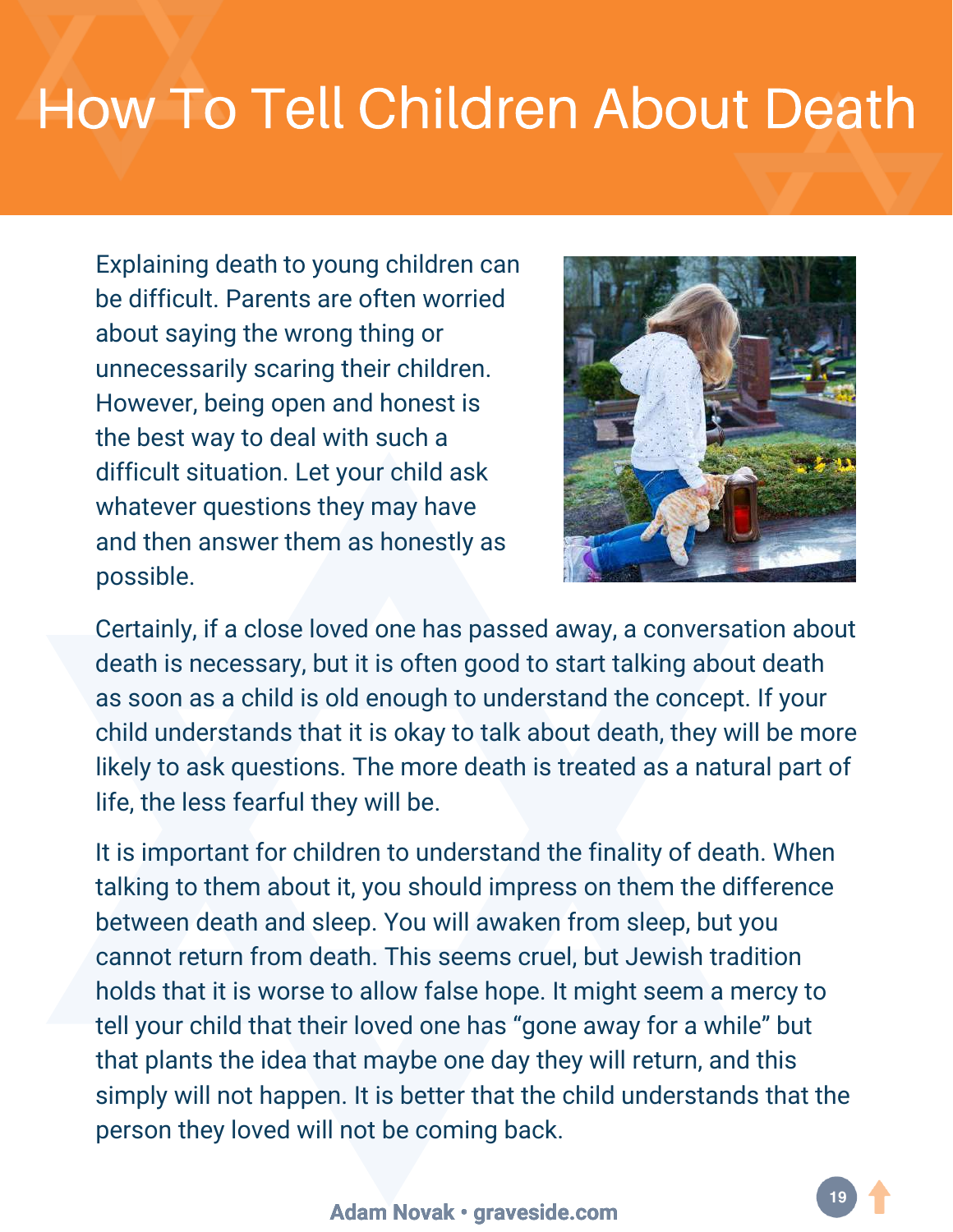### **How To Tell Children About Death**

Many Jews hold no illusions about the possibility of an afterlife, even though Judaism includes notions of Heaven. While a parent should not tell their child stories of a heavenly reuniting with lost loved ones if they do not personally believe it, they should not categorically deny the possibility of this to their children. Because ultimately we do not really know what happens after death, and the thought that it might one day be possible to see our loved one again can be very comforting. Since we cannot rule out the possibility, it can be offered for consolation if the child would benefit from it.

A great way to talk to your children about death is to remind them about how Judaism regards the memory of a loved one. For Jews, no one is ever truly dead if they are kept alive in our memories. By holding onto cherished memories of lost loved ones, we can keep them alive in our minds and in our experience. This is why Jews observe yahrzeit. It's important to always remember those you love, and when children understand this, they can rest easier knowing that the person they lost is always with them as long as they remember them.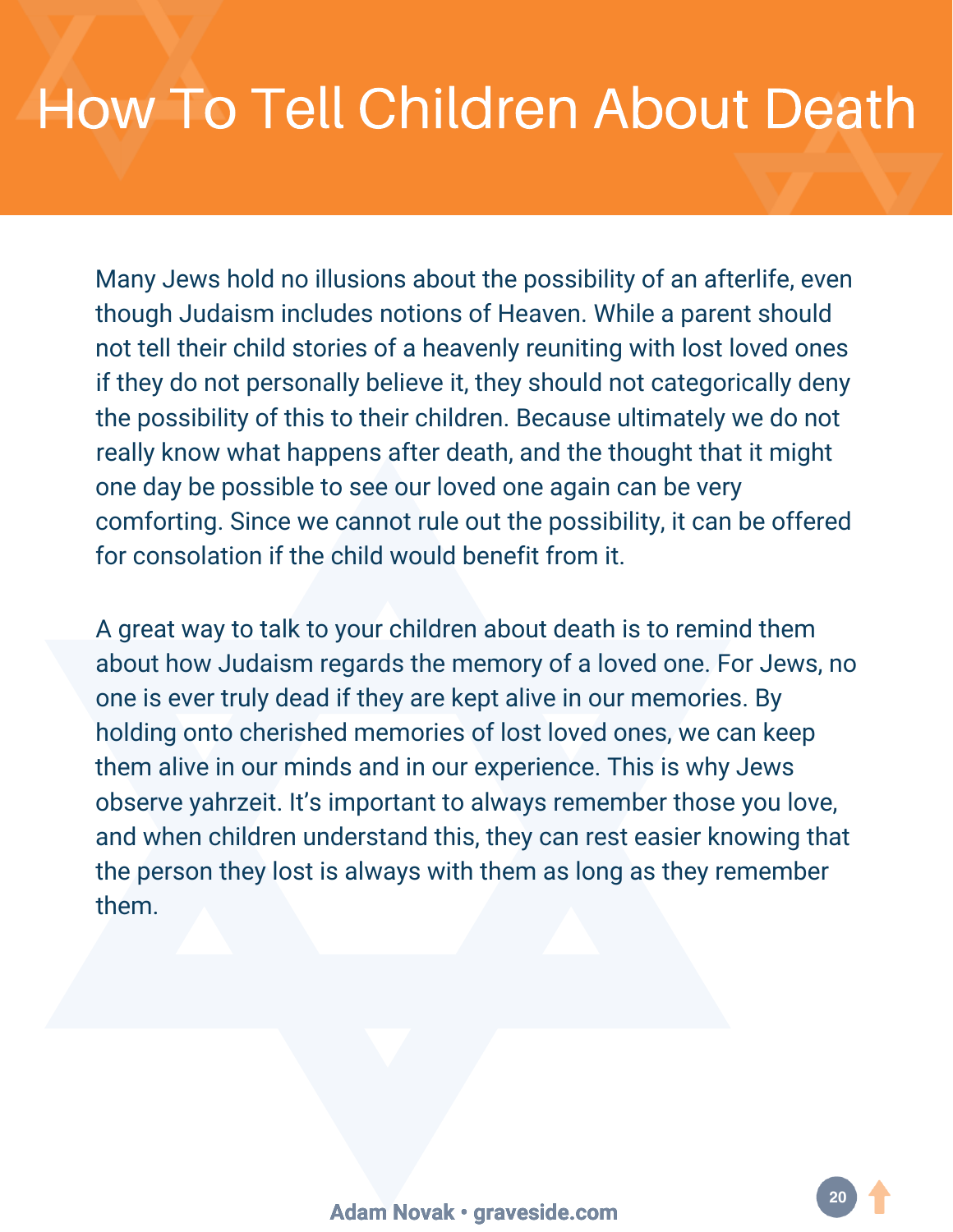# **Frequently Asked Questions**

#### **Can I be buried in a Jewish cemetery if I have a tattoo?**

This is a common misconception. While the Torah does prohibit Jews from getting tattoos, there is nothing in Jewish law that prevents tattooed individuals from being buried in a Jewish cemetery.

#### **How long do I have to buy a monument?**

There is no hard rule about when monuments should be purchased or installed. The mourner should not look to purchase a monument before the end of the Shloshim mourning period. After the mourning period, it is considered a mitzvah to mark a Jewish grave with a permanent marker. It is commonplace to have your monument ready within the first year of death and have it installed prior to the unveiling ceremony.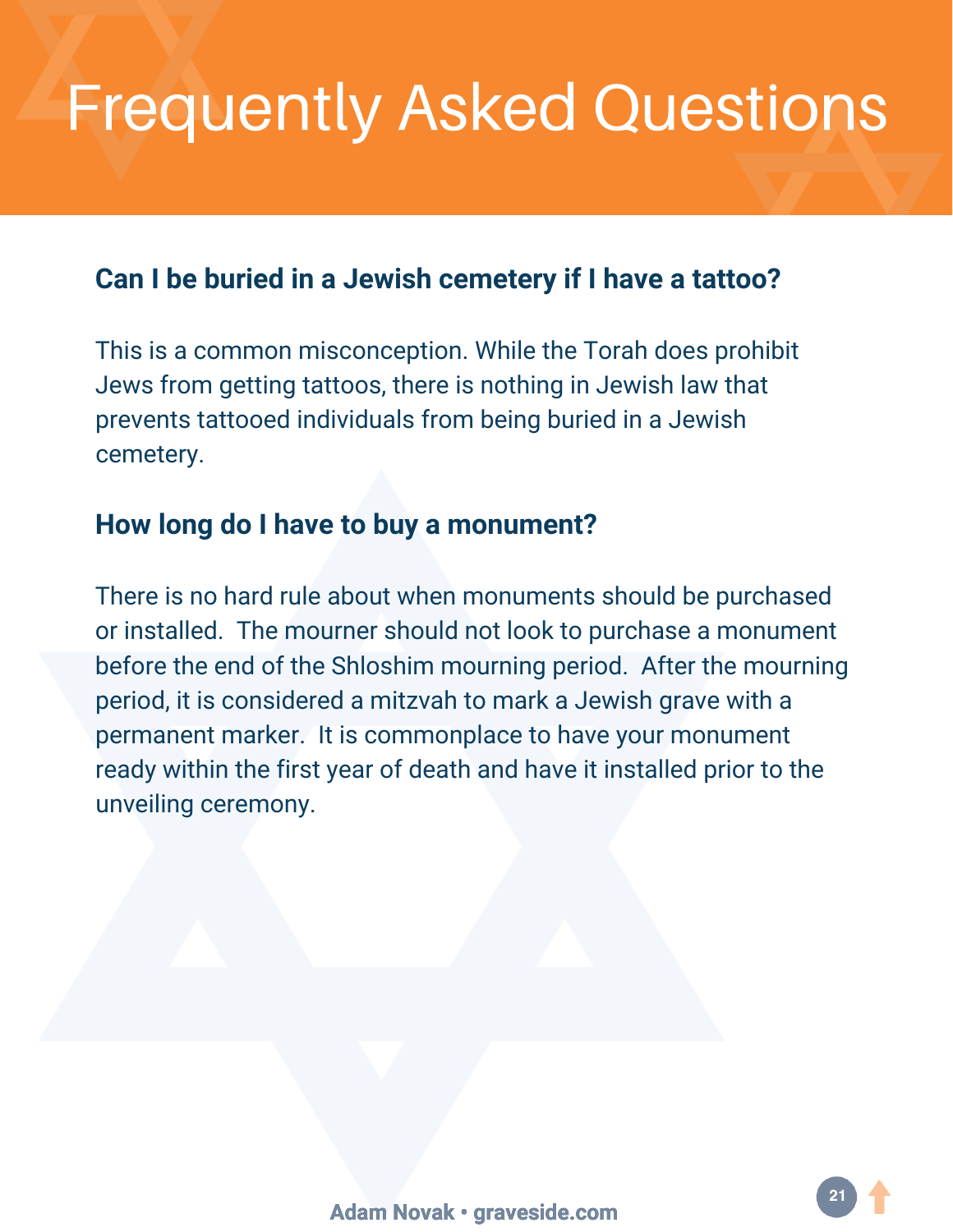# **Frequently Asked Questions**

#### **Do I need a rabbi?**

No. A rabbi is not required for a Jewish funeral. While they are the most frequent officiant, cantors can be used as well. Other officiants are also permitted so long as they have a good understanding of the proceedings of the funeral service and are competent enough to lead one.

#### **What do I do if I don't have a cemetery plot?**

Jewish tradition holds that a cemetery plot should be purchased during a person's lifetime and should be owned outright by the time of their death. If you don't own a plot, you can contact a Jewish burial society for help in tracking down possible ancestral plots or to purchase one for yourself.

### **Can my non-Jewish spouse be buried with me in a Jewish cemetery?**

This depends on how observant you are. Orthodox Jews still forbid interfaith burial in Jewish cemeteries. Reform cemeteries long since did away with this prohibition. Conservative Jewish cemeteries maintained this restriction until 2010 when new rules were released to help accommodate the growing number of interfaith marriages. Conservative Jewish cemeteries now maintain special sections that allow interfaith burials.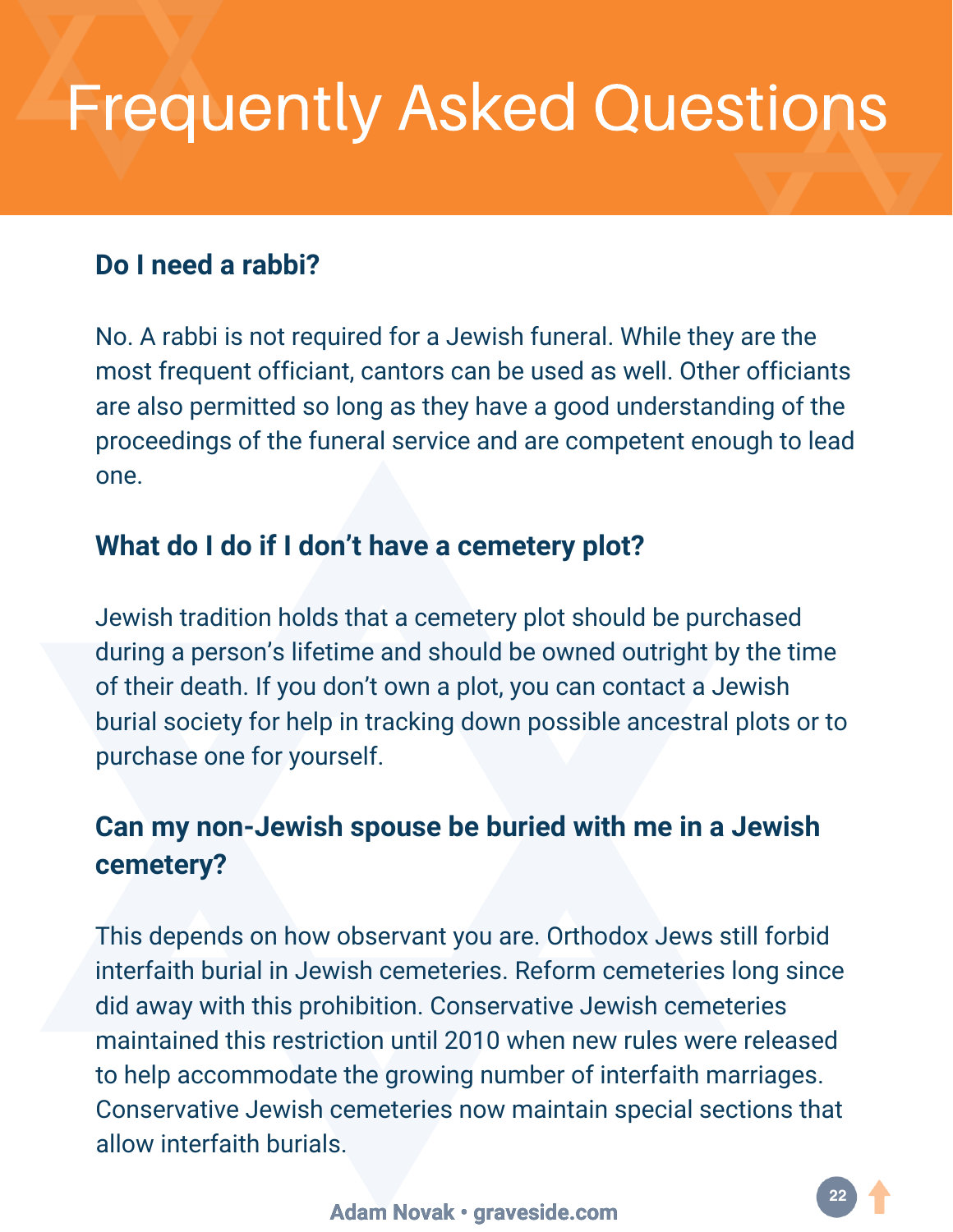# **Frequently Asked Questions**

#### **What are my options for a military burial?**

Jewish veterans have the same entitlements through the Veterans Administration as any other veteran. Depending on eligibility, the veteran, their spouse, and in certain circumstances, their impaired child may be buried in a National Military Cemetery. There is also the option of having an official Military Honor Guard present at a chapel or cemetery. Veterans may also be entitled to other benefits, such as a free certified copy of a death certificate, a military sponsored head or foot stone, a death benefit, and a host of other entitlements that can be made available through the VA.

#### **Who notifies social security of my loved one's passing?**

The funeral home will take care of this notification. Just be certain you supply them with your loved one's social security number.